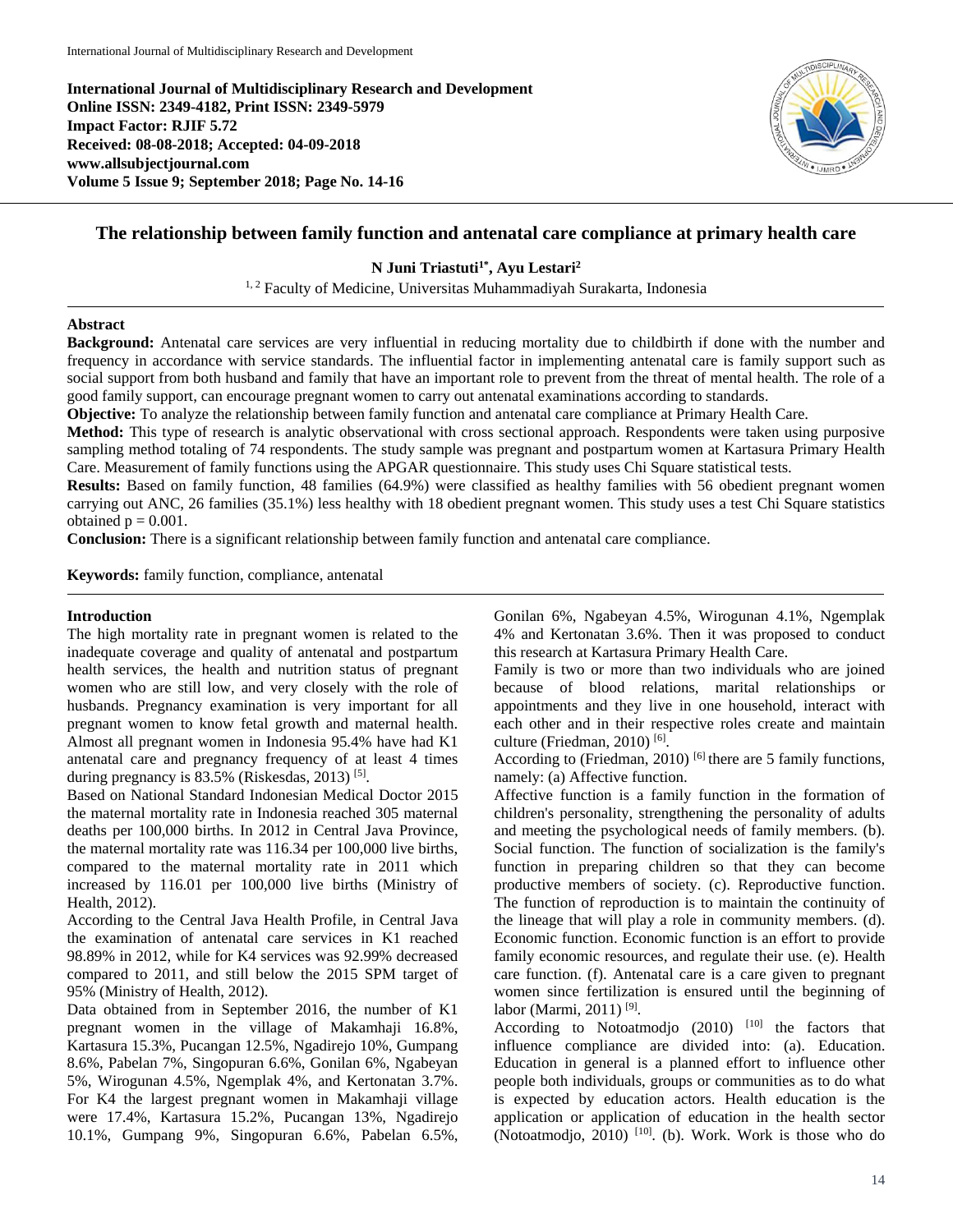work to produce goods or services with the aim of earning income or profit, whether they work full or not. Job is something that is done to find or earn a living. (c). Knowledge. Knowledge is the result of "knowing" and this happens after people sensing a particular object. Sensing occurs through the five senses of man, namely the sense of sight, hearing, smell, taste and touch. Most human knowledge is obtained through the eyes and ears (Notoatmodjo, 2010)<sup>[10]</sup>. There are basic functions of the family, namely adaptation, communication, growth, togetherness, and affection. Family function of pregnant women plays an important role in maintaining pregnancy, as well as antenatal visits. The functions of togetherness and affection have a lot of influence on the satisfaction of pregnant women on emotional interactions in the family. The role of the family, especially the husband in accompanying his wife to do antenatal care is an application of the emotional aspects of family intimacy (Wibosono, 2011).

Various factors that influence the achievement of KI and K4 visits, the success of maternal and child health efforts, especially prenatal care, have the support of husbands who participate in reminding of pregnancy examinations. Pregnant women during their pregnancy experience physical and psychological changes. This shows that the anxiety experienced by pregnant women is more prevalent in those who lack social support. Approximately 61.9% of pregnant women who received support from their husbands had high motivation for antenatal care. Husband's support can reduce anxiety that occurs in pregnant women is the support of husbands obtained from husbands, families or other relatives. Husband's support given to prospective mothers will lead to a feeling of calm, a positive attitude towards themselves and their pregnancy, therefore, it is expected that mother can maintain her pregnancy well until delivery (Ambrawati, 2014) [1] .

This study used observational analytic with cross sectional design. Cross sectional is a study to study the relationship between risk factors and effects, by means of approach, observation or data collection at once. The advantage of using this research design is that it can determine the magnitude of the problem in the population, make initial hypotheses and obtain an overview of disease patterns (Notoatmodjo, 2012) [11] .

### **Methods**

This research was carried out at the Kartasura Primary Health Care Community Development Center in Sukoharjo District in November-December in 2016. The population used was pregnant women at the end of the third trimester who conducted examinations in November-December 2016 at the Kartasura Primary Health Care Posyandu as many as 74 pregnant women. The sample of this study were pregnant women in Kartasura sub-district. Technique sampling used in this research was purposive sampling technique. The instruments used in this study were the APGAR Family Questionnaire which was given to all family members over the age of 15 years, the Lie-Minnesota Multiphasic Personality Inventory (L-MMPI) Questionnaire and the Respondent's Personal Data Questionnaire. This research used bivariate analysis to be precise using the Statistical Program for Social

Sciene 23.0 (SPSS 23.0) for Windows with the calculation of Chi Square test statistics if it meets the requirements (expected value less than 5, maximum 20% of the number of cells) if the conditions are not met then continue using alternative tests, namely Fisher's test or Kolmogorov-Smirnov (Dahlan, 2014) [4] .

### **Results and discussion**

## **Description of Univar ate analysis results**

Research on the relationship between family function and antenatal care adherence in pregnant women at Kartasura Primary Health Care was conducted from November to December 2016. Samples were obtained from three posyandu assisted by Kartasura Health Center. The sample criteria used in this study were third trimester pregnant women and newborn mothers in the Posyandu assisted by the Kartasura Health Center and willing to complete the questionnaire.

**Table 1:** Sample Distribution Based on Education, Age, Antenatal Care Compliance, and Family Function

| <b>Variable</b>        | <b>Characteristic</b> | N          | Percentage $(\% )$ |  |
|------------------------|-----------------------|------------|--------------------|--|
|                        | Primary School        | 5          | 6,8                |  |
| <b>Education</b> level | Junior High School    | 10         | 13,5               |  |
|                        | Senior High School    | 46<br>62,2 |                    |  |
|                        | Diploma               | 7          | 9,5                |  |
|                        | Undergraduate<br>6    |            | 8,1                |  |
| Age                    | $<$ 20 years          | 2          | 2,7                |  |
|                        | $20-35$ years         | 63         | 85,1               |  |
|                        | $>35$ years           | 9          | 12,2               |  |
| Family                 | Healthy               | 48         | 64,9               |  |
| Function               | Unhealthy             | 26         | 35,1               |  |
| <b>Antenatal Care</b>  | Obedient              | 56         | 75,7               |  |
| Compliance             | Disobedient           | 18         | 24.3               |  |

*Source***:** Primary Data

Based on table 1, the highest sample education distribution in high school education was 46 (62.2%) and the least in elementary education was 5 (6.8%) samples. Based on table 1, the highest sample age distribution was found in the 21-35 year age group as many as 63 (85.1%) samples and the least in the  $<20$  years age group were 2 (2.7%) samples.

Based on table 1, there were 56 (75.7%) samples of the most antenatal care adherence in the obedient category as many as 56 (75.7%) samples, and the least in the non-compliant category were 18 (24.3%) samples. Based on table 1 above, the most family functions was obtained in the healthy category as many as 48 (64.9%) samples and the least in the unhealthy category were 26 (35.1%) samples.

### **Bivariate data analysis**

**Table 2:** Chi Square Test Results Relationship between Family Function and Antenatal Care Compliance

|                        | <b>ANC Compliance</b> |      |                |      |              |
|------------------------|-----------------------|------|----------------|------|--------------|
| <b>Family Function</b> | Obey                  |      | <b>Disobey</b> |      | <b>Total</b> |
|                        |                       | $\%$ |                | $\%$ |              |
| Healthy                | 43                    | 58.1 |                | 6,8  | 48           |
| Unhealthy              | 13                    | 17.6 |                | 17.6 | 26           |
| Total                  | 56                    | 15.7 |                | 24.3 | 74           |

*Source***:** Primary Data